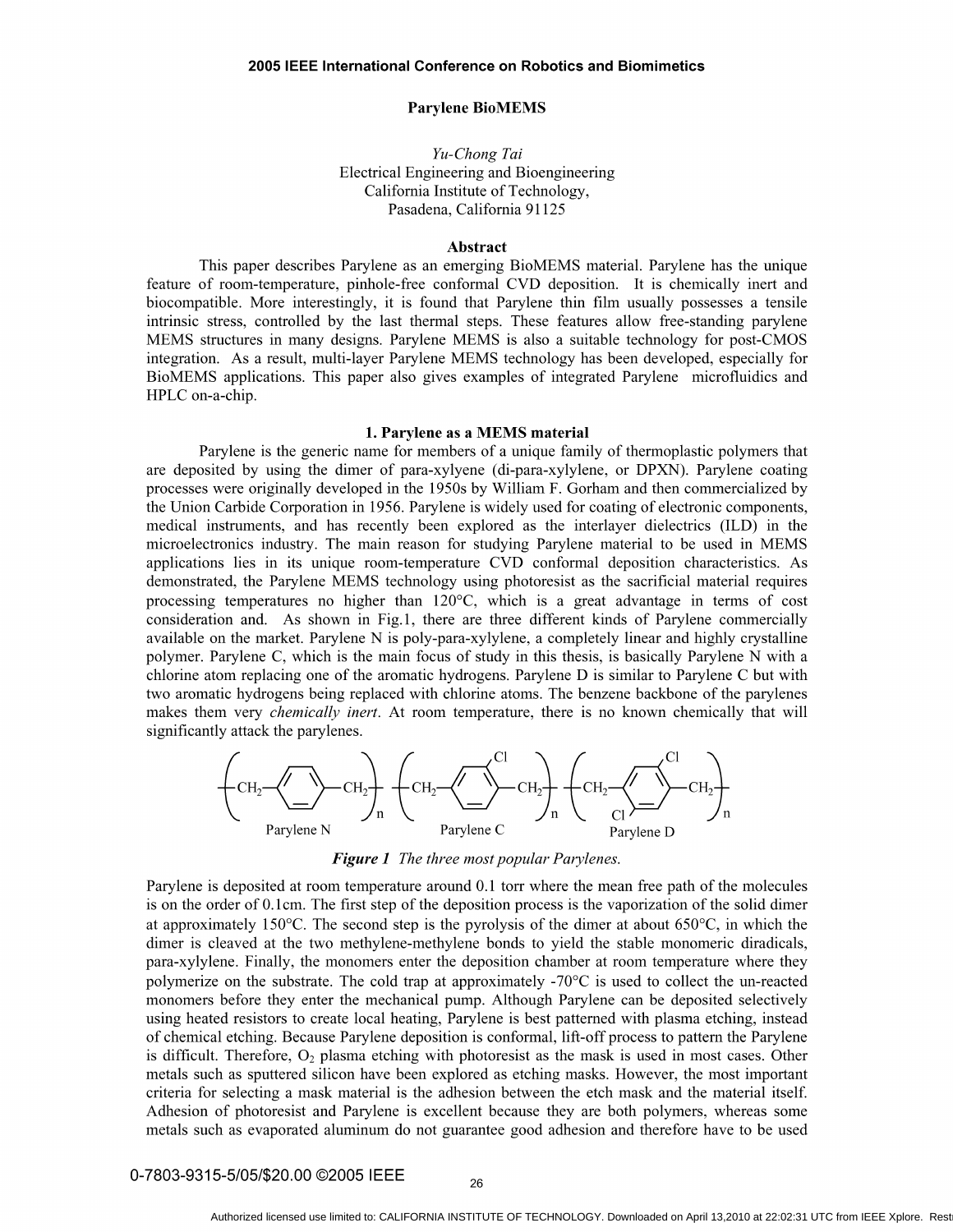with great care. A-174 is the adhesion promoter suggested by the manufacturers in order to enhance the adhesion between the Parylene film and many substrates (Liger, Rodger and Tai, 2003). The ease of Parylene process is further demonstrated by a multi-layer Parylene MEMS technology with as many as 5 layers of Parylenes (Wang and Tai, 1999) without special planarization techniques. Mechanically, parylene has a high electrical resistivity and low Young's modulus (2-5 GPa).

#### 2. Biocompatible Parylene for BioMEMS

It is known that materials like silicones (e.g., PDMS) and polyimides could be "short-term" (e.g., for 3 months) biocompatible, but they are not known to be "long-term" biocompatible materials. On the other hand, Parylene is a much better biocompatible as it is an US Pharmacy (USP) officiallyapproved class-VI implantable plastic material. It has a long history of being used in many biomedical devices such as pacemakers (for 3 decades) and even implantable electronic packages. More importantly, a complete set of useful Parylene MEMS micro fluidics devices including valves, pumps, reaction chambers, and even HPLC have been developed for the last 10 years (Tai, 2003). This Parylene microfluidics technology can now be fully available.

#### 3. Integrated Parylene BioMEMS

MEMS can have very interesting microflow control applications (Ho and Tai, 1998), but time may prove that BioMEMS may be the biggest winner. Here, then, some important examples of Parylene microfluidics valves and pumps developed for BioMEMS applications are described.

## 3.1 In-channel Check Valves

Fig.2 shows the first surfacemicromachined, normally closed, in-channel, Parylene check valve (Wang and Tai, 2000). This device is fabricated monolithically on a silicon substrate using a five-layer Parylene process. The operating structure of the check valve is a circular sealing plate on top of a ringshaped valve seat. The sealing plate is centeranchored on top of a chamber diaphragm that is vacuum-collapsed to the bottom of the chamber in order to achieve a normally closed position. A thin gold layer on the roughened valve seat surface is used to reduce stiction between the sealing plate and the valve seat. We have



Figure 2 a surface-micromachined normally closed in-channel check valve using 5-layers of Parylene.

achieved an in-channel check valve with a cracking (opening) pressure of  $20~\text{40}$  kPa under forward bias and no measurable leakage under reverse bias up to 270 kPa. Using this design, this valve performs well in two-phase microfluidic systems (i.e. microchannel flows containing gas, liquid, or gas/liquid mixture).

#### 3.2 Integrated Mass Flow Controller

An integrated surface-micromachined mass flow controller (MFC) that consists of an electrostatically actuated microvalve and a thermal flow sensor is shown in Fig. 3 (Xie and Tai, 2003). With a special design and a multilayer Parylene process, the active microvalve and the flow sensor are integrated onto a single chip to perform closed-loop flow control. Sensitivity of the flow sensor is 55  $\mu$ V/( $\mu$ L/min) for air flow and 12.2  $\mu$ V/(nL/min) for water. Valve is actuated with 10 kHz AC voltage and 200 Volts can close the valve while



Figure Fabricated mass flow controller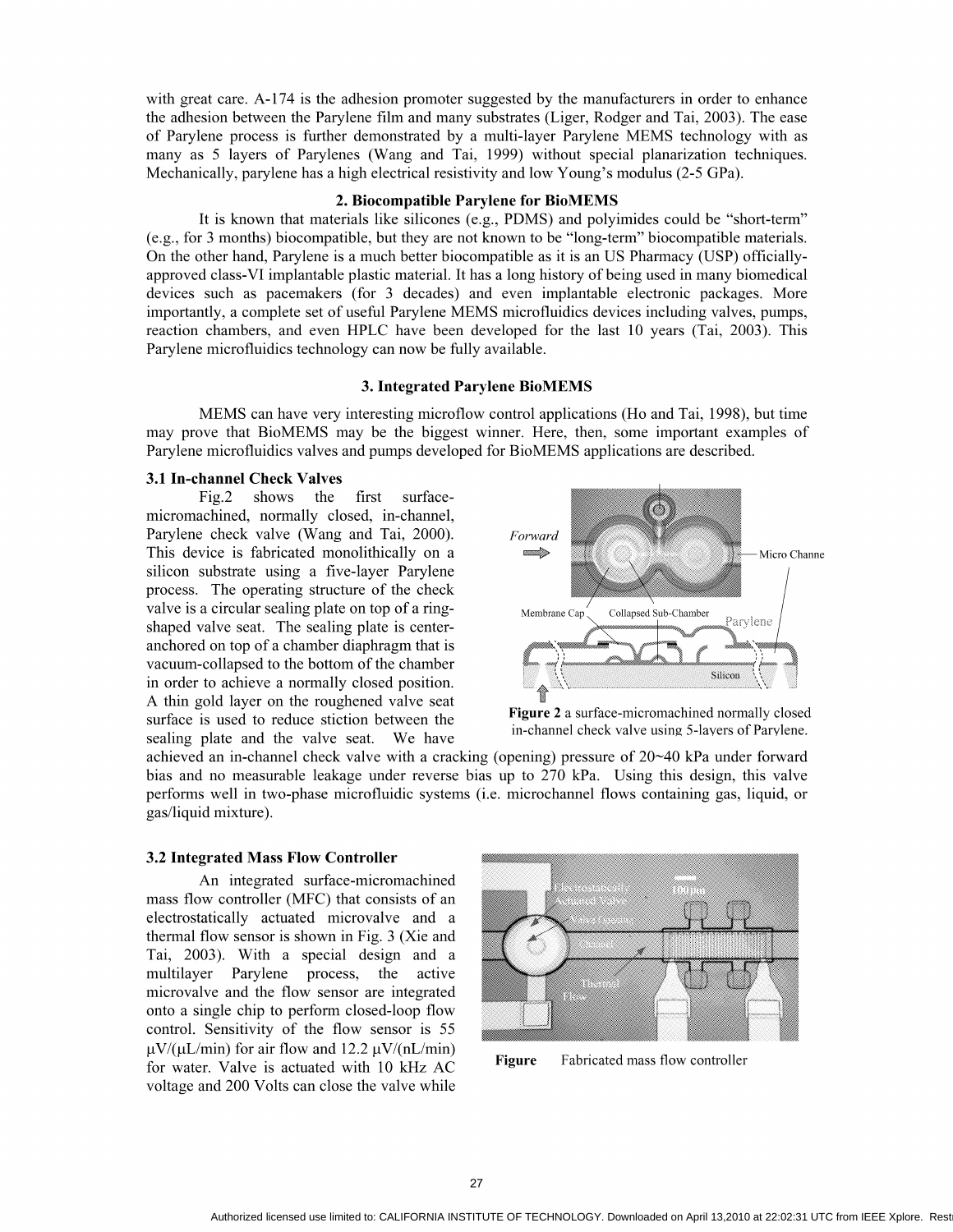3 psi pressure is applied. For flow control, both Pulse Width Modulation (PWM) and actuation voltage adjustment are used. The testing results show that PWM has better control capability and linearity.

## 3.3 Electrostatic Parylene Peristaltic Pump

Fig. 4 presents a new 4-Parylene-Iayer surface-micromachining platform technology and its application for an electrostatic peristaltic micropump (Xie, Shih and Tai, 2004). CVD Parylene is used as the structural material, while normal photoresist is the sacrificial layer and Cr/Au the electrode. This versatile process enables a peristaltic pump design, in which electrical field does not exist inside the fluid. Testing shows an electrostatic pull-in voltage of 150V for a 200-µm-diameter pair in voltage of 150 v for a 260 fm diameter<br>membrane. 3 and 6-phase peristaltic pumping Figure 4 Fabricated micro peristaltic pump.



actuations are used and pumping of either water or ethanol is demonstrated. A pumping rate of  $2nL/min$  (flow velocity of  $100\mu m/sec$ ) is achieved at 60Hz for ethanol. Higher flow rate (> $10nL/min$ ) is feasible with improved design.

#### 4 Integrated Chip for Protein Mass Spectral Analysis

Finally, Fig. 5 presents the first fully integrated gradient-elution liquid chromatographyelectrospray ionization (LC-ESI) system on a chip (Xie et aI, 2005). This chip integrates a pair of high-pressure gradient pumps, a sample injection pump, a passive mixer, a packed separation column, and an ESI nozzle. We also present the successful on-chip separation of protein digests by reverse phase (RP)-LC coupled with on-line mass spectrometer (MS) analysis. Fig. 6 shows an example of BSA peptides that are separation by the HPLC chip. Therefore, we have demonstrated the first fully integrated LC-ESI system on a chip. The chip consists of (gradient and sample injection) pumps, a mixer, a column, filters, and an ESI nozzle to create a functional device. Current work involves integrating sensors for feedback control and improving separation performance.



Figure 5 A photograph of the fabricated HPLC lab-on-a-chip. The picture on the right is a fully packaged HPLC system that can be connected directly to mass spectrometers through electrospray ionization (ESI).



Figure 6 Separation of BSA Digest using commercial HPLC system.

## 5. Conclusions